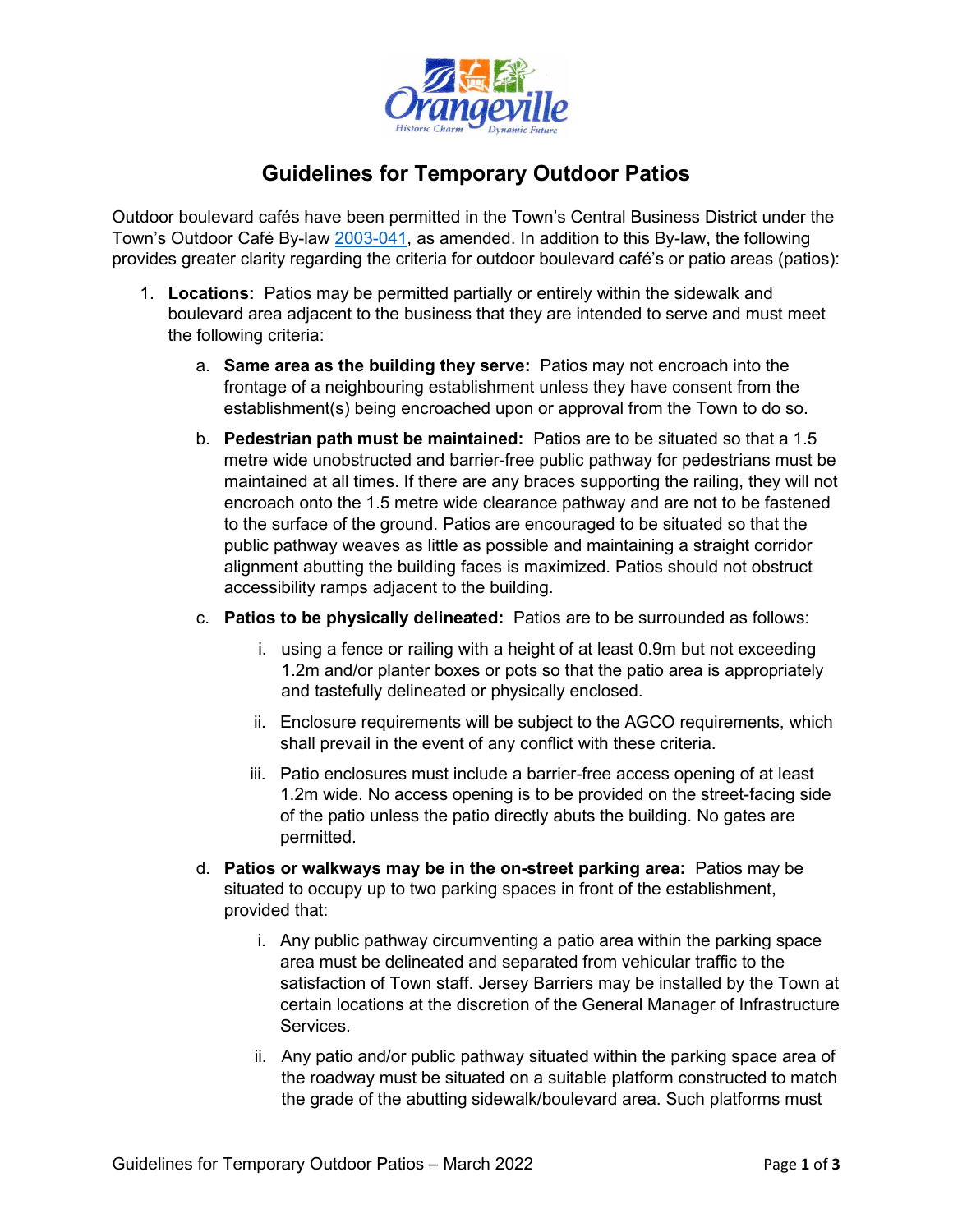

be constructed in a manner that does not negatively impact the drainage. It is the applicant's responsibility to ensure the removal of any waste or debris that may accumulate in this area.

- iii. When the café and accessories are being placed on Municipal Property, you are required to complete the work in accordance with Ontario Traffic Manual Book 7 to ensure proper traffic protection is being administered and maintained during the work.
- iv. Traffic signals and other traffic control devices must not be impacted by the boulevard café.
- 2. **Alterations on municipal property:** The Town of Orangeville will not allow any alterations to pavement, curb, boulevard, sidewalk, etc. including the permanent fastening of railings or other parts of the café enclosure to the hard surfaces. Any damage deemed to have been caused by the installation, removal and use of the café shall be rectified at the Applicant's expense.
- 3. **Maintenance by municipality:** The Town will retain the right to have the applicant make modifications, including removal of the enclosure system, as it deems necessary should there be maintenance, access or other boulevard related issues associated with the location of the enclosed café. The Town is not responsible for damages and/or inconvenience to patrons as a result of regular maintenance on the sidewalks and/or abutting roadway.
- 4. **Conflicts:** The Town accepts no responsibility and/or liability in the event that there is conflict between pedestrians, patrons and/or staff persons.
- 5. **Insurance:** A valid liability insurance policy naming the Town as an additional insured party in the amount of no less than \$2,000,000 must be maintained throughout the duration of the boulevard cafe.
- 6. **Public Health Protocols Related to COVID-19:** All patron seating areas must comply with all COVID-19 Public Health and Safety measures.

## 7. **Season:**

- a) For patios located on the **sidewalk/boulevard**, the duration of the patio season is from April 1 to November 30, 2022.
- b) For patios located within the **on-street parking area**, the patio may exist from May 1 to November 30, 2022.

Notwithstanding the permitted seasonal patio durations described above, the Town may at its discretion, require the proponent to remove all patio implements and furnishings to accommodate winter maintenance activities, subject to weather conditions.

- 8. **Snow removal:** All outdoor patio furniture, equipment and other items be removed as required by the Town for snow removal.
- 9. **2022 Capital Project – Removal and replacement of boulevard bricks, sidewalk and other surface areas and amenities:** From approximately early September through until late November, the Town will be undertaking a capital project involving